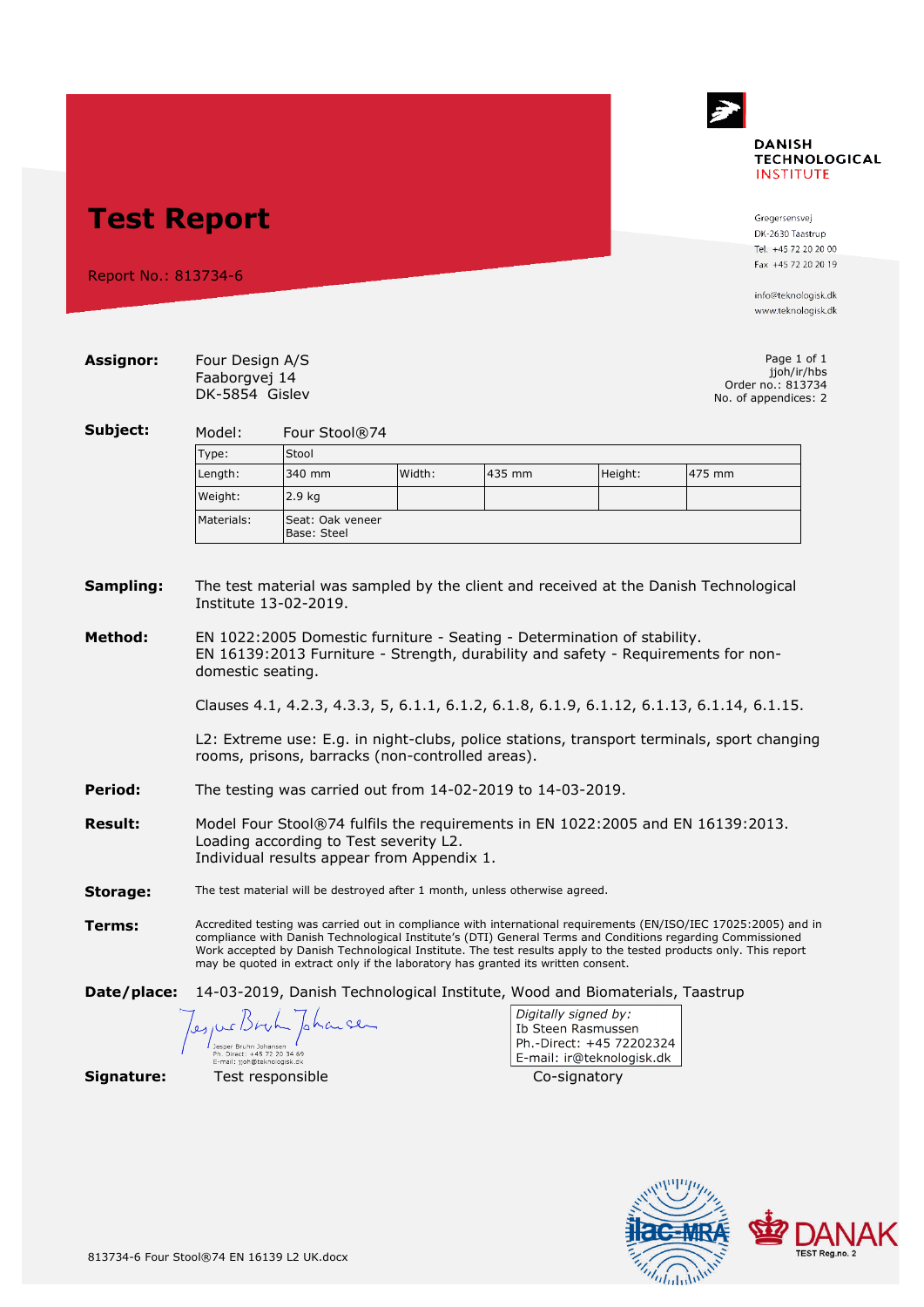| Order no.: | 813734-6    |  |  |
|------------|-------------|--|--|
| Appendix:  | 1           |  |  |
| Page:      | 1 of 1      |  |  |
| Initials:  | jjoh/ir/hbs |  |  |

## **Test of model: Four Stool®74**

## **Loading according to Test severity L2.**

| <b>Test</b>                                                             | <b>Test Method</b>      | <b>Cycles</b>    | Load                           | <b>Result</b> |
|-------------------------------------------------------------------------|-------------------------|------------------|--------------------------------|---------------|
| 4.1 General                                                             | EN 16139, 4.1           |                  |                                | Passed        |
| 4.2.2 Shear and squeeze points under<br>influence of powered mechanisms | EN 16139, 4.2.2         |                  |                                | N/A           |
| 4.2.3 Shear and squeeze points during use                               | EN 16139, 4.2.3         |                  |                                | Passed        |
| 4.3.2 Swivelling chairs                                                 | EN 1022                 |                  |                                | N/A           |
| 4.3.3 Non swivelling chairs                                             | EN 1022                 |                  |                                | Passed        |
| 4.4 Rolling resistance of the unloaded<br>chair                         | EN 16139, 4.4           |                  |                                | N/A           |
| 5 Strength and durability requirements                                  | EN 16139, 5             |                  |                                | Passed        |
| 6.1.1 Seat static load and back static load<br>test                     | EN 1728:2012, 6.4       | 10<br>10         | Seat: 2000 N<br>Back: 700 N    | Passed        |
| 6.1.2 Seat front edge static load                                       | EN 1728:2012, 6.5       | 10               | Seat: 1600 N                   | Passed        |
| 6.1.3 Vertical load on back rests                                       | EN 1728:2012, 6.6       |                  |                                | N/A           |
| 6.1.4 Foot rest static load test                                        | EN 1728:2012, 6.8       | 10               | 1600 N                         | N/A           |
| 6.1.4 Leg rest static load test                                         | EN 1728:2012, 6.9       |                  |                                | N/A           |
| 6.1.5 Arm rest sideways static load test                                | EN 1728:2012,<br>6.10   |                  |                                | N/A           |
| 6.1.6 Arm rest downwards static load test                               | EN 1728:2012,<br>6.11   |                  |                                | N/A           |
| 6.1.7 Vertical upwards static load on arm<br>rests                      | EN 1728:2012,<br>6.13   |                  |                                | N/A           |
| 6.1.8 Combined seat and back durability<br>test                         | EN 1728:2012,<br>6.17   | 200000<br>200000 | Seat: 1000 N<br>Back: 300 N    | Passed        |
| 6.1.9 Seat front edge durability test                                   | EN 1728:2012,<br>6.18   | 100000           | 800 N                          | Passed        |
| 6.1.10 Arm rest durability test                                         | EN 1728:2012,<br>6.20   |                  |                                | N/A           |
| 6.1.11 Foot rest durability test                                        | EN 1728:2012,<br>6.21   | 100000           | 1000 N                         | N/A           |
| 6.1.12 Leg forward static load test                                     | EN 1728:2012,<br>6.15   | 10               | Edge: 620 N)<br>(Seat: 1800 N) | Passed        |
| 6.1.13 Legs sideways static load test                                   | EN 1728:2012,<br>6.16   | 10               | Edge: 760 N)<br>(Seat: 1800 N) | Passed        |
| 6.1.14 Seat impact test                                                 | EN 1728:2012,<br>6.24   | 10               | 300 mm                         | Passed        |
| 6.1.15 Back impact test                                                 | EN 1728:2012,<br>6.25   | 10               | 330 mm / 48°                   | Passed        |
| 6.1.16 Arm Impact Test                                                  | EN 1728:2012,<br>6.26   |                  |                                | N/A           |
| 6.1.17 Drop test (multiple seating)                                     | EN 1728:2012,<br>6.27.1 |                  |                                | N/A           |
| 6.1.18 Auxiliary writing surface static load<br>test                    | EN 1728:2012,<br>6.14   |                  |                                | N/A           |
| 6.1.19 Auxiliary writing surface durability<br>test                     | EN 1728:2012,<br>6.22   |                  |                                | N/A           |
| 7 Information for use                                                   | EN 16139, 7             |                  |                                | N/A           |